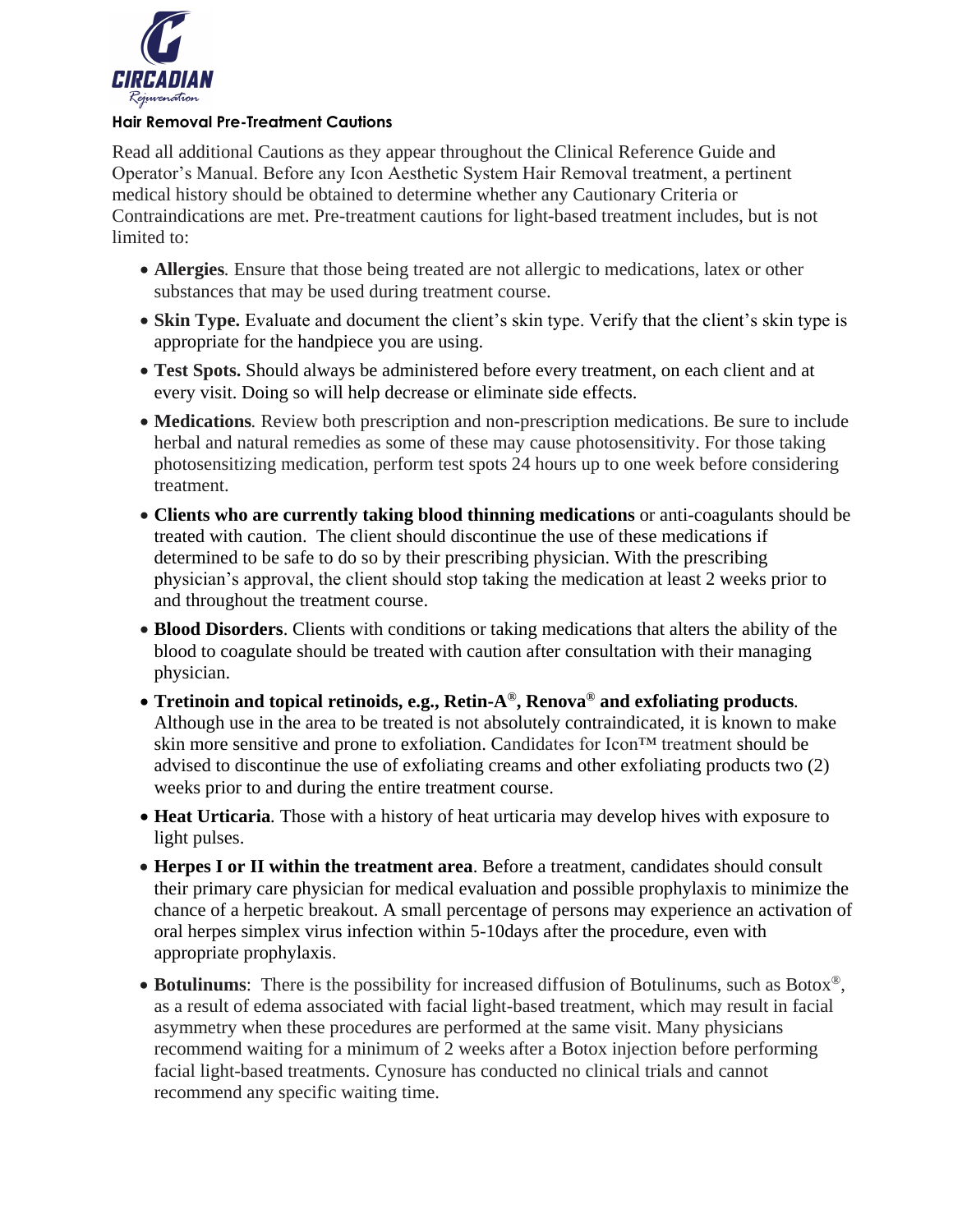- **Diabetes***.* Those to be treated should obtain clearance from their primary care physician.
- **Pigmented Lesions***.* If treating over a pigmented lesion, the lesion must be diagnosed as benign by a qualified practitioner prior to treatment. Inaccurate diagnosis and inadvertent treatment of a skin cancer may lead to a delay in the person receiving proper medical care.
- **Cosmetic Dermal Fillers/Implants***.* This Handpiece has not been evaluated or tested on areas with cosmetic dermal fillers, neurotoxins, or implants.
- **Unprotected sun exposure or use of tanning beds or creams in areas to be treated.** Protected sun exposure means wearing protective clothing and the daily use of a SPF-45 or greater sunscreen. Those being treated should be advised to discontinue indoor and outdoor tanning at least four (4) weeks prior to treatment, during the treatment course, and four to six (4 to 6) weeks after treatment. This will reduce the chance of skin color changes and manifestation of new pigmented lesions.
- **Menstrual dysfunction/Polycystic Ovarian Syndrome (PCOS).** Those with menstrual dysfunction, such as PCOS and/or ovarian hyperandrogenism, may have unpredictable results. These subjects tend to have hirsutism secondary to their disease and should consult a primary care physician before a light-based treatment.
- **Mechanical epilation.** Advise hair removal clients to avoid any mechanical epilation such as waxing, tweezing, electrolysis, etc., during the treatment course.
- **Other Conditions***.* History of vitiligo, eczema, psoriasis, allergic dermatitis, autoimmune diseases, any diseases affecting collagen including Ehlers-Danlos syndrome, and scleroderma may affect response to treatment.
- **Risk of paradoxical hair growth.** This can occur in people of Middle Eastern and Mediterranean descent and those who have an ill-defined hair line with no obvious transition of the hairline to the face. These clients are at a high risk for hair stimulation and should be advised of this phenomenon before treating.
- **Suitability.** A qualified practitioner is solely responsible for evaluating each subject's suitability to undergo laser or light-based treatment and for informing those being treated about any risks involved with the treatment, pre-and postoperative care, and any other relevant information.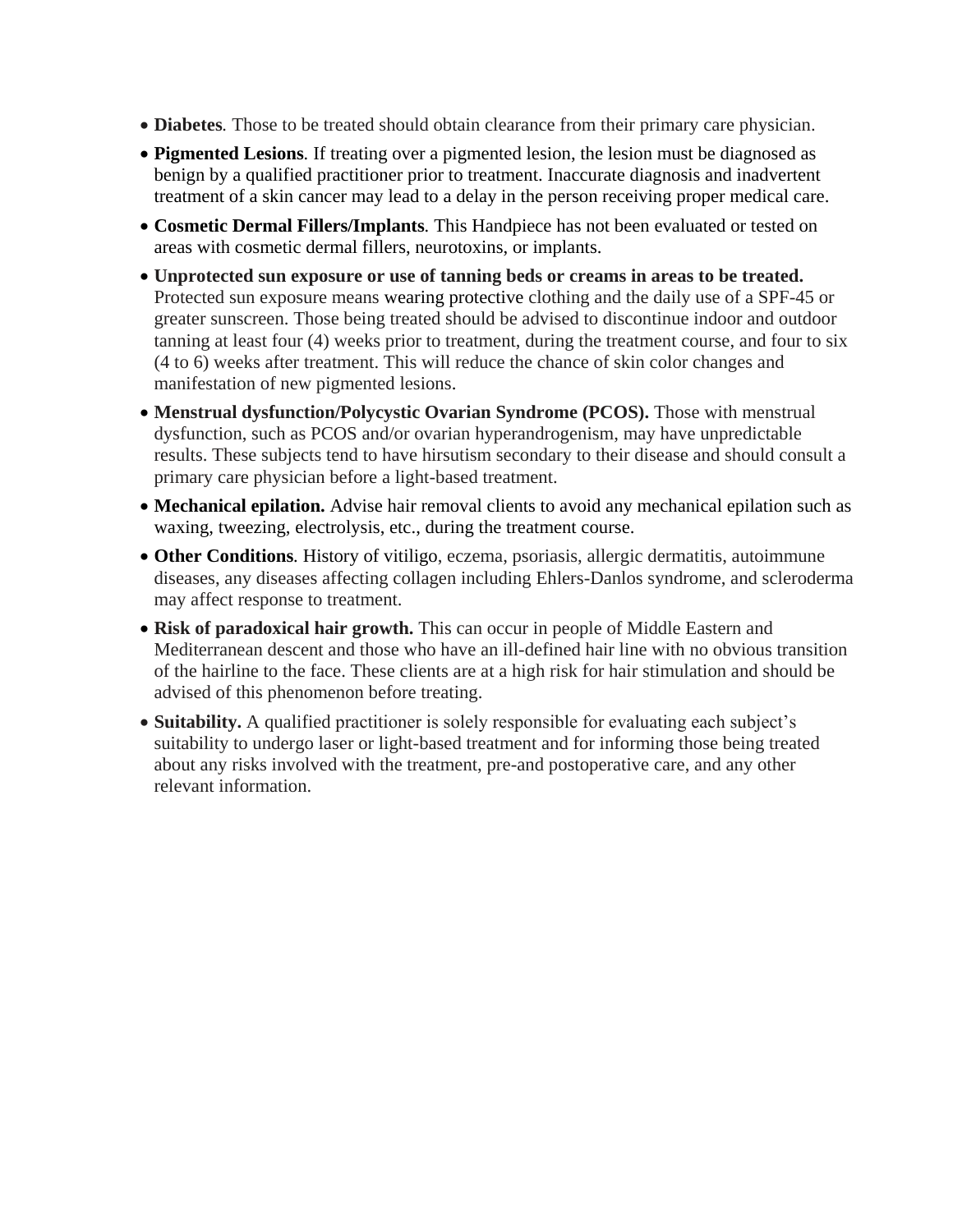

## **1540 Fractional Non-Ablative Skin Resurfacing Pre-Treatment Cautions**

Read all additional Cautions as they appear throughout the Clinical Reference Guide and Operator's Manual. Before any Icon Aesthetic System Fractional Non-Ablative Skin Resurfacing treatment, a pertinent medical history should be obtained to determine whether any Cautionary Criteria or Contraindications are met. Pre-treatment cautions for lightbased treatment includes, but is not limited to:



- **Allergies.** Ensure that those being treated are not allergic to medications, latex or other substances that may be used during treatment course.
- **Skin Type.** Evaluate and document the client's skin type. Verify that the client's skin type is appropriate for the handpiece you are using.
- **Test Spots** should always be administered before every treatment, on each client and at every visit. Doing so will help decrease side effects.
- **Medications***.* Review both prescriptions and non-prescriptions. Be sure to include herbal and natural remedies as some of these may cause photosensitivity. For persons taking photosensitizing medication, perform test spots at least 24 hours before treatment.
- **Clients who are currently taking blood thinning medications** or anti-coagulants should be treated with caution. The client should discontinue the use of these medications if determined to be safe to do so by their prescribing physician. With the prescribing physician's approval, the client should stop taking the medication at least 2 weeks prior to and throughout the treatment course.
- **Blood Disorders**. Clients with conditions or taking medications that alters the ability of the blood to coagulate should be treated with caution after consultation with their managing physician.
- **Tretinoin and topical retinoids, e.g., Retin-A®, Renova® and exfoliating products***.* Although use in the area to be treated is not absolutely contraindicated, it is known to make skin more sensitive and prone to exfoliation. Candidates for Icon™ 1540 treatment should be advised to discontinue the use of exfoliating creams and other exfoliating products two (2) weeks prior to and during the entire treatment course.
- **Heat Urticaria***.* Persons with a history of heat urticaria may develop hives with exposure to laser pulses.
- **Herpes I or II within the treatment area**. Before a treatment, candidates should consult their primary care physician for medical evaluation and possible prophylaxis to minimize the chance of a herpetic breakout. A small percentage of persons may experience an activation of oral herpes simplex virus infection within 5-10 days after the procedure, even with appropriate prophylaxis.

(Continued)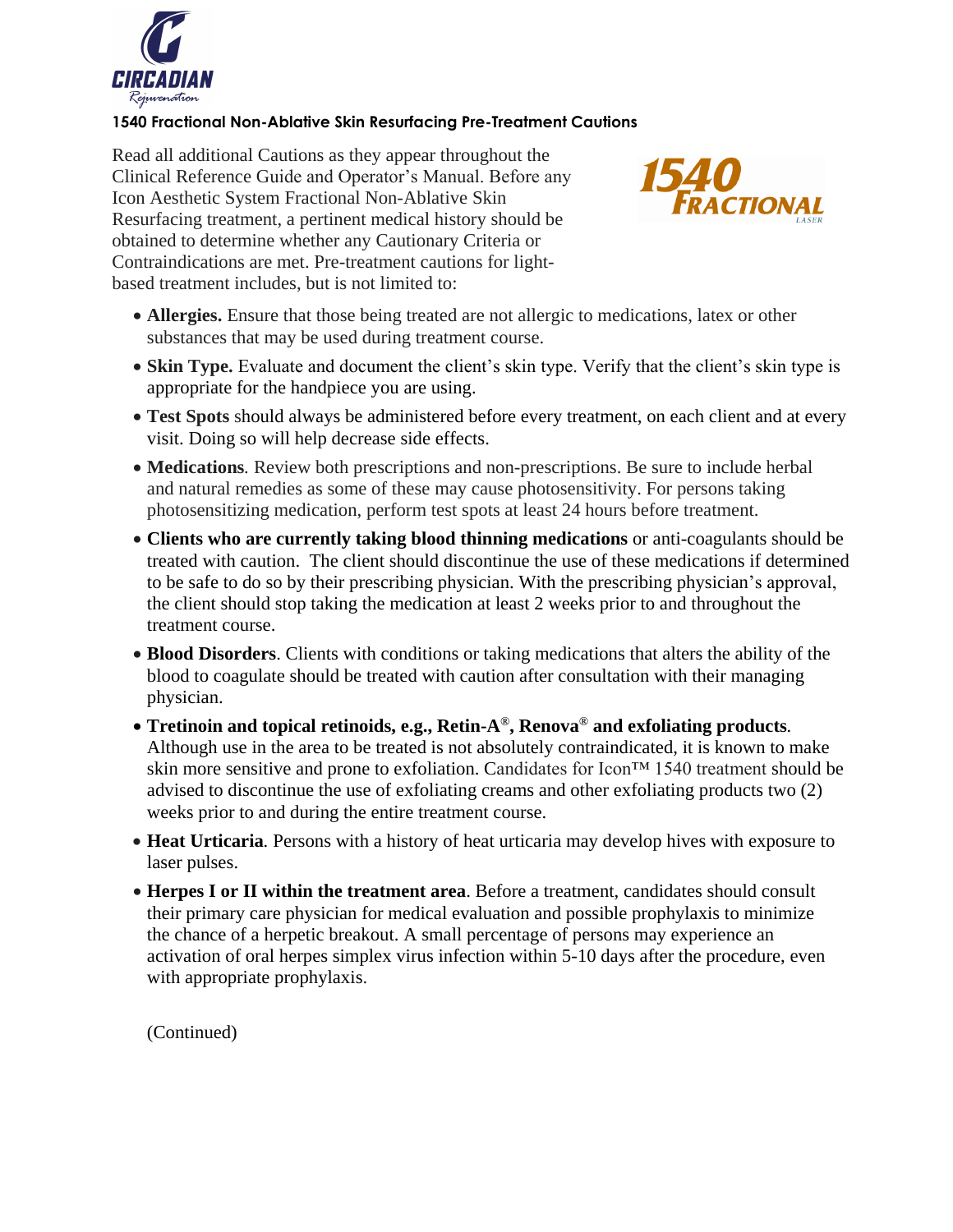- **Botulinums:** There is the possibility for increased diffusion of Botulinums, such as Botox<sup>®</sup>, as a result of edema associated with facial laser treatment, which may result in facial asymmetry when these procedures are performed at the same visit. Many physicians recommend waiting for a minimum of two (2) weeks after a Botox injection before performing facial laser treatments. Cynosure has conducted no clinical trials and cannot recommend any specific waiting time.
- **Diabetes***.* Have client get clearance from their primary care physician before laser treatment.
- **Pigmented Lesions***.* If treating over a pigmented lesion, the lesion must be diagnosed as benign by a qualified practitioner prior to treatment. Inaccurate diagnosis and inadvertent treatment of a skin cancer may lead to a delay in the person receiving proper medical care.
- **Cosmetic Dermal Fillers/Implants***.* This Handpiece has not been evaluated or tested on areas with cosmetic dermal fillers or implants.
- **Unprotected sun exposure or use of tanning beds or creams in areas to be treated.** Protected sun exposure means wearing protective clothing and the daily use of a SPF-45 or greater sunscreen. Those being treated should be advised to discontinue indoor and outdoor tanning at least four (4) weeks prior to treatment, during the treatment course, and four to six (4 to 6) weeks after treatment. This will reduce the chance of skin color changes and manifestation of new pigmented lesions.
- Other Conditions. History of vitiligo, eczema, psoriasis, allergic dermatitis, autoimmune diseases, any diseases affecting collagen including Ehlers-Danlos syndrome, scleroderma, and other skin conditions may affect a person's response to treatment.
- **Suitability.** A qualified practitioner is solely responsible for evaluating each subject's suitability to undergo laser or pulsed- light treatment and for informing those being treated about any risks involved with the treatment, pre-and postoperative care, and any other relevant information.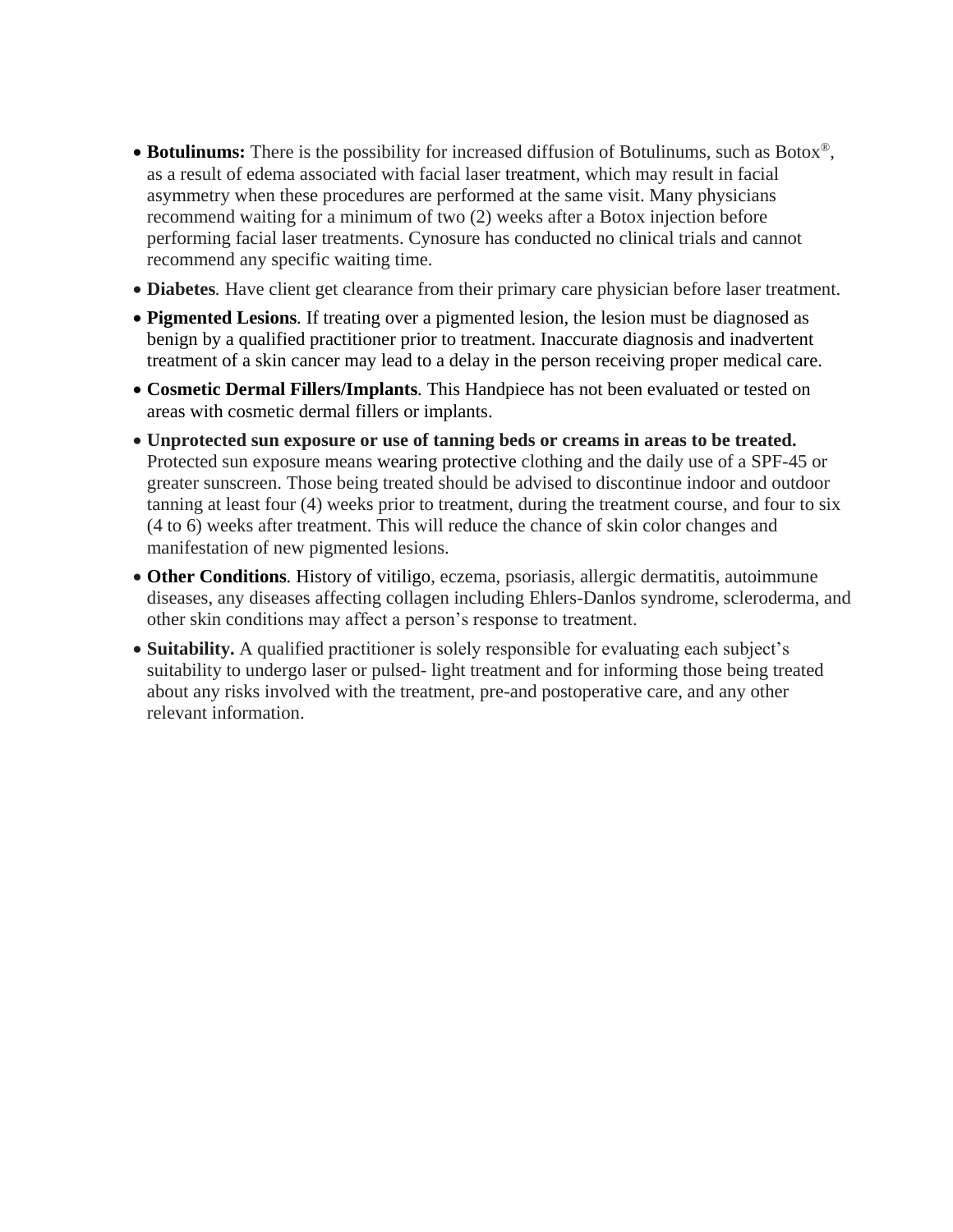

### **Pigmented and Vascular Lesion Pre-Treatment Cautions**

Read all additional Cautions as they appear throughout the Clinical Reference Guide and Operator's Manual. Before any Icon Aesthetic System Pigmented or Vascular Lesion treatment, a pertinent medical history should be obtained to determine whether any Cautionary Criteria or Contraindications are met. Pre-treatment cautions for light-based treatment includes, but is not limited to:



- **Allergies***.* Ensure that those being treated are not allergic to medications, latex or other substances that may be used during treatment course.
- **Skin Type.** Evaluate and document the client's skin type. Verify that the client's skin type is appropriate for the handpiece you are using.
- **Test Spots.** Should always be administered before every treatment, on each client and at every visit. Doing so will help decrease or eliminate side effects.
- **Medications***.* Review both prescription and non-prescription medications. Be sure to include herbal and natural remedies as some of these may cause photosensitivity. For those taking photosensitizing medication, perform test spots 24 hours up to one week before considering treatment.
- **Clients who are currently taking blood thinning medications** or anti-coagulants should be treated with caution. The client should discontinue the use of these medications if determined to be safe to do so by their prescribing physician. With the prescribing physician's approval, the client should stop taking the medication at least 2 weeks prior to and throughout the treatment course.
- **Blood Disorders**. Clients with conditions or taking medications that alters the ability of the blood to coagulate should be treated with caution after consultation with their managing physician.
- **Tretinoin and topical retinoids, e.g., Retin-A®, Renova® and exfoliating products***.* Although use in the area to be treated is not absolutely contraindicated, it is known to make skin more sensitive and prone to exfoliation. Candidates for Icon™ Aesthetic System lightbased treatment should be advised to discontinue the use of exfoliating creams and other exfoliating products two (2) weeks prior to and during the entire treatment course.
- **Heat Urticaria***.* Those with a history of heat urticaria may develop hives with exposure to light pulses.
- **Herpes I or II within the treatment area**. Before a treatment, candidates should consult their primary care physician for medical evaluation and possible prophylaxis to minimize the chance of a herpetic breakout. A small percentage of persons may experience an activation of oral herpes simplex virus infection within 5-10days after the procedure, even with appropriate prophylaxis.
- **Botulinums**: There is the possibility for increased diffusion of Botulinums, such as Botox®, as a result of edema associated with facial light-based treatment, which may result in facial asymmetry when these procedures are performed at the same visit. Many physicians recommend waiting for a minimum of 2 weeks after a Botox injection before performing facial light-based treatments. Cynosure has conducted no clinical trials and cannot recommend any specific waiting time.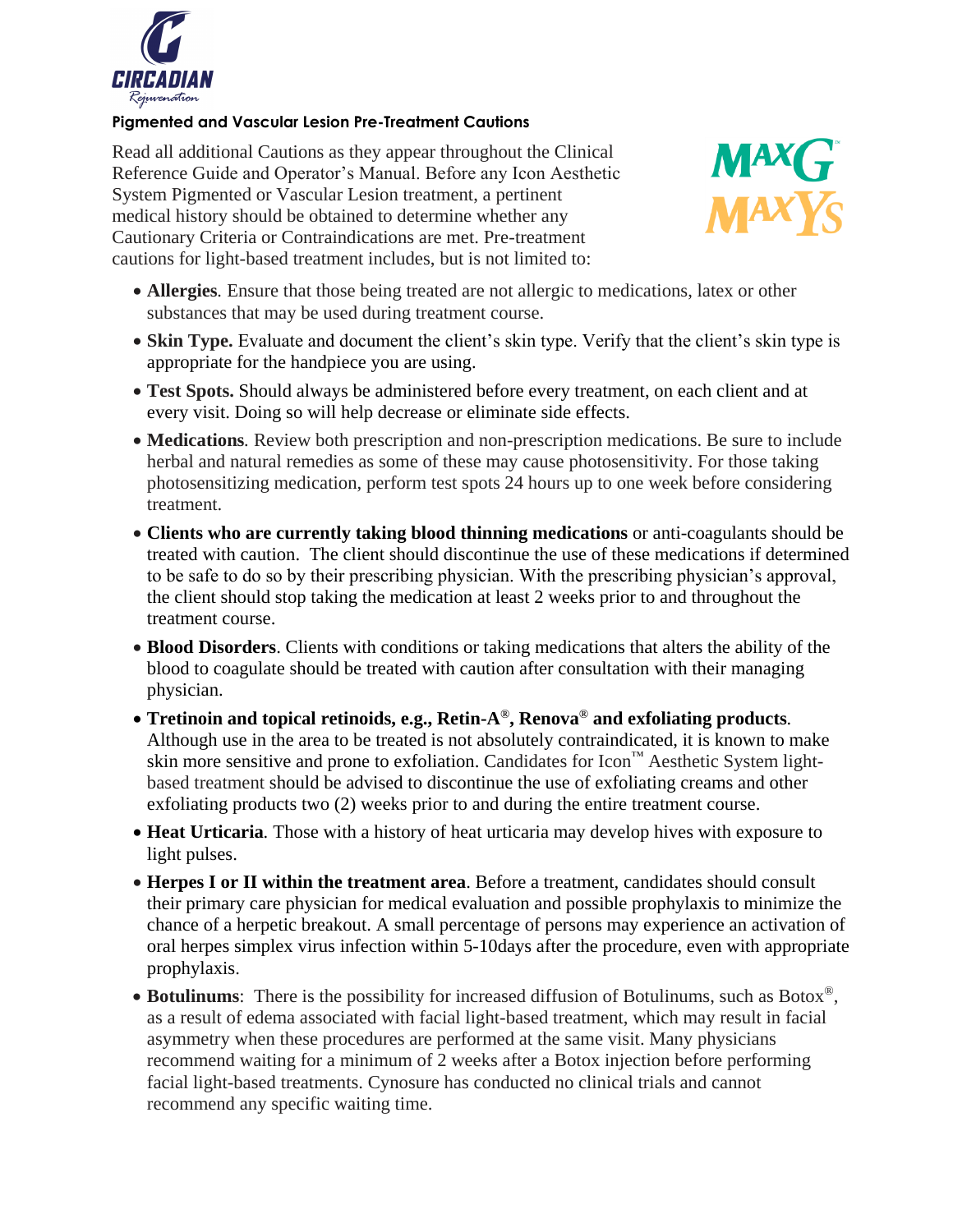- **Diabetes***.* Those to be treated should obtain clearance from their primary care physician.
- **Pigmented Lesions***.* If treating over a pigmented lesion, the lesion must be diagnosed as benign by a qualified practitioner prior to treatment. Inaccurate diagnosis and inadvertent treatment of a skin cancer may lead to a delay in the person receiving proper medical care.
- **Cosmetic Dermal Fillers/Implants***.* This Handpiece has not been evaluated or tested on areas with cosmetic dermal fillers, neurotoxins, or implants.
- **Unprotected sun exposure or use of tanning beds or creams in areas to be treated.** Protected sun exposure means wearing protective clothing and the daily use of a SPF-45 or greater sunscreen. Those being treated should be advised to discontinue indoor and outdoor tanning at least four (4) weeks prior to treatment, during the treatment course, and four to six (4 to 6) weeks after treatment. This will reduce the chance of skin color changes and manifestation of new pigmented lesions.
- **Menstrual dysfunction/ Polycystic Ovarian Syndrome (PCOS).** Those with menstrual dysfunction, such as PCOS and/or ovarian hyperandrogenism, may have unpredictable results. These subjects tend to have hirsutism secondary to their disease and should consult a primary care physician before a pulsed-light treatment.
- **Other Conditions***.* History of vitiligo, eczema, psoriasis, allergic dermatitis, autoimmune diseases, any diseases affecting collagen including Ehlers-Danlos syndrome, and scleroderma may affect response to treatment.
- **Risk of paradoxical hair growth.** This can occur in people of Middle Eastern and Mediterranean descent and those who have an ill-defined hair line with no obvious transition of the hairline to the face. These clients are at a high risk for hair stimulation and should be advised of this phenomenon before treating.
- **Suitability.** A qualified practitioner is solely responsible for evaluating each subject's suitability to undergo laser or pulsed- light treatment and for informing those being treated about any risks involved with the treatment, pre-and postoperative care, and any other relevant information.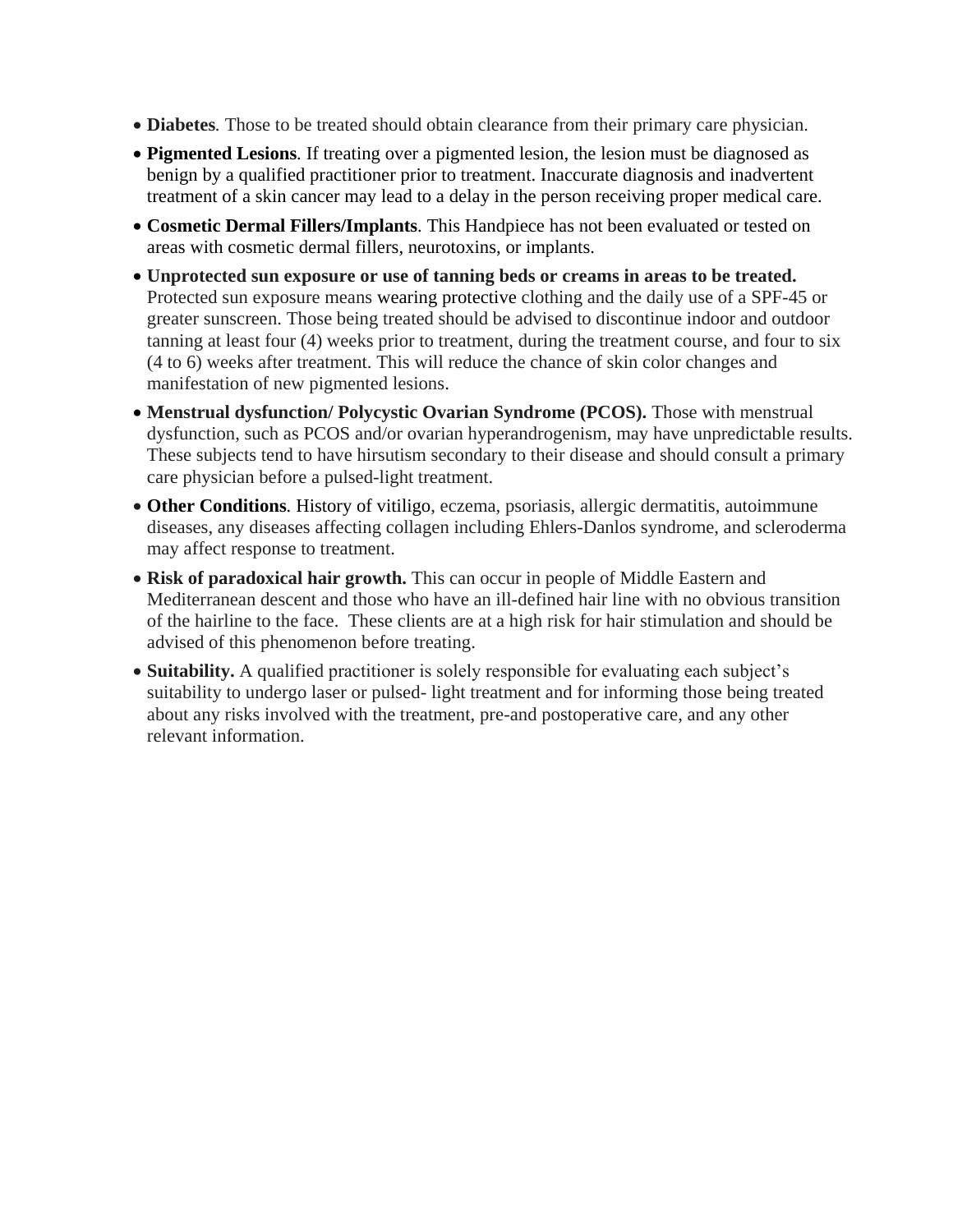

# **1540 NON-ABLATIVE LASER POST-TREATMENT INSTRUCTIONS**

- Application of cool gel packs and appropriate topical creams immediately following treatment can help alleviate post treatment itchiness and stinging that may occur.
- Edema, and sometimes blanching, is expected immediately post-treatment and generally resolves within 24-48 hours. It may last up to 3-5 days in some clients.
- Those being treated may experience significant redness, broken capillaries and bronzing in the treatment area for approximately 1-3 days after treatment. This may persist in a mild form for several weeks particularly in areas other than the face.
- Following a more aggressive treatment, it may be helpful to use some occlusive ointment on the skin after treatment during the healing process to help minimize trans-epidermal water loss which may result in significant desquamation or crusting.
- To help remove debris and bronzing of skin that can appear 1 to 4 days after treatment, soak treated areas for 5 – 15 minutes with gauze or wash cloth wet with water, then gently remove debris. Do not pick at or scrub the treated areas.
- Gentle cleansing and use of non-irritating cosmetics are permitted after treatment. It is suggested that retinoids be discontinued 1-2 weeks prior to the initial treatment and throughout the course of treatment. The use of retinoids during the treatment course may result in undesirable side effects and prolonged healing.
- Those prone to acne outbreaks should avoid heavy make-up or moisturizers for 24 hours post treatment.
- As healing occurs, clients should avoid injury and sun exposure for at least two weeks following treatments. It is highly recommended that clients use a sunscreen with SPF 45 or higher containing UVA/UVB protection between treatments, along with a sun blocker such as zinc oxide or titanium dioxide.
- Those being treated should continue to use SPF 45 or higher up to 6 months following final treatment whenever they are outside.
- Once the treatment area has healed, some itching or dryness may occur. This will gradually clear. The use of non-irritating moisturizers may provide some relief.
- Advise the person being treated to contact the treatment provider if there are any issues or concerns following the treatment.
- **NOTE:** After treating striae (stretch marks) with the 1540 Laser Handpiece, it is recommended to avoid tight-fitting clothes around the treated areas for three (3) months after the last laser treatment.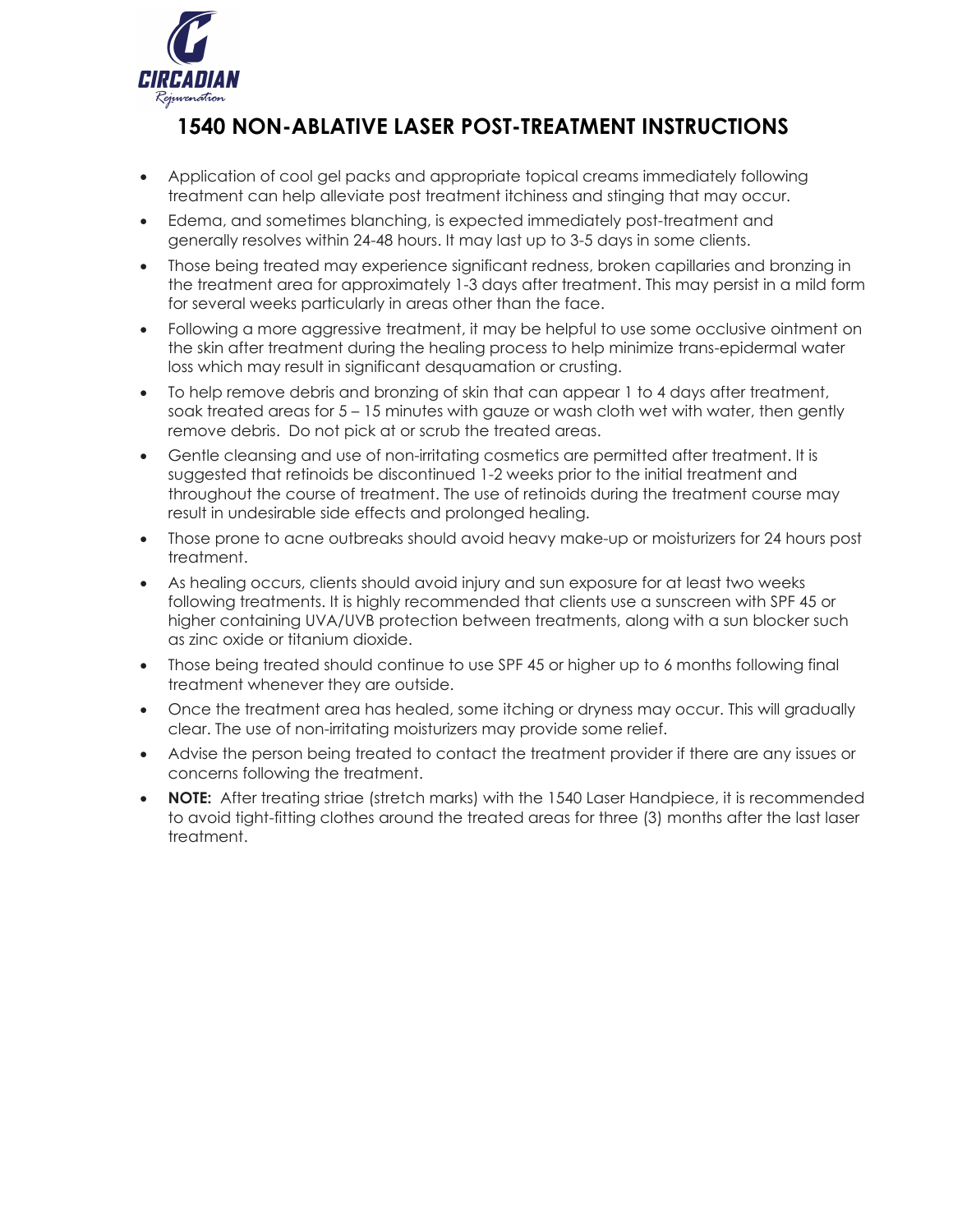

## **HAIR REMOVAL POST TREATMENT INSTRUCTIONS**

- A mild sunburn-like sensation is expected. This usually lasts two to twenty-four (2-24) hours but can persist up to seventy-two (72) hours. Mild swelling and redness may accompany this, but it usually resolves in two to three (2-3) days.
- Apply cooling to the treatment area for ten to fifteen (10-15) minutes every hour for the next four hours, as needed. An oral, over-the-counter anti-inflammatory (ibuprofen such as Advil®) or an analgesic (acetaminophen such as such as Tylenol®) may be taken to reduce discomfort. Use such medicine according to manufacturer's recommendations.
- Until redness has resolved, it is recommended to **AVOID THE FOLLOWING:**
	- o Applying cosmetics to treated areas.
	- o Swimming, especially in pools with chemicals.
	- o Hot tubs, Jacuzzis, saunas.
	- o Activities that cause excessive perspiration, or any activity that may raise core body temperature.
	- o Sun exposure or tanning to treated areas. Apply a SPF 45 or greater sunscreen to prevent skin color changes.
	- o Aggressive scrubbing and use of exfoliants on the treated area.
- Bathe or shower as usual. Treated areas may be temperature-sensitive.
- Appearance of hair growth or stubble will continue for seven to thirty (7-30) days post-treatment. This is not new hair growth, but treated hairs being expelled from the skin.
- Hairs that were in the resting phase (telogen) at the time of treatment may enter the active growing phase (anagen) in one to six (1-6) months, depending on the body area. Follow-up treatment may be needed.
- If any darkened lesions occur, advise persons being treated not to pick or pull at darkened lesions as scarring may occur.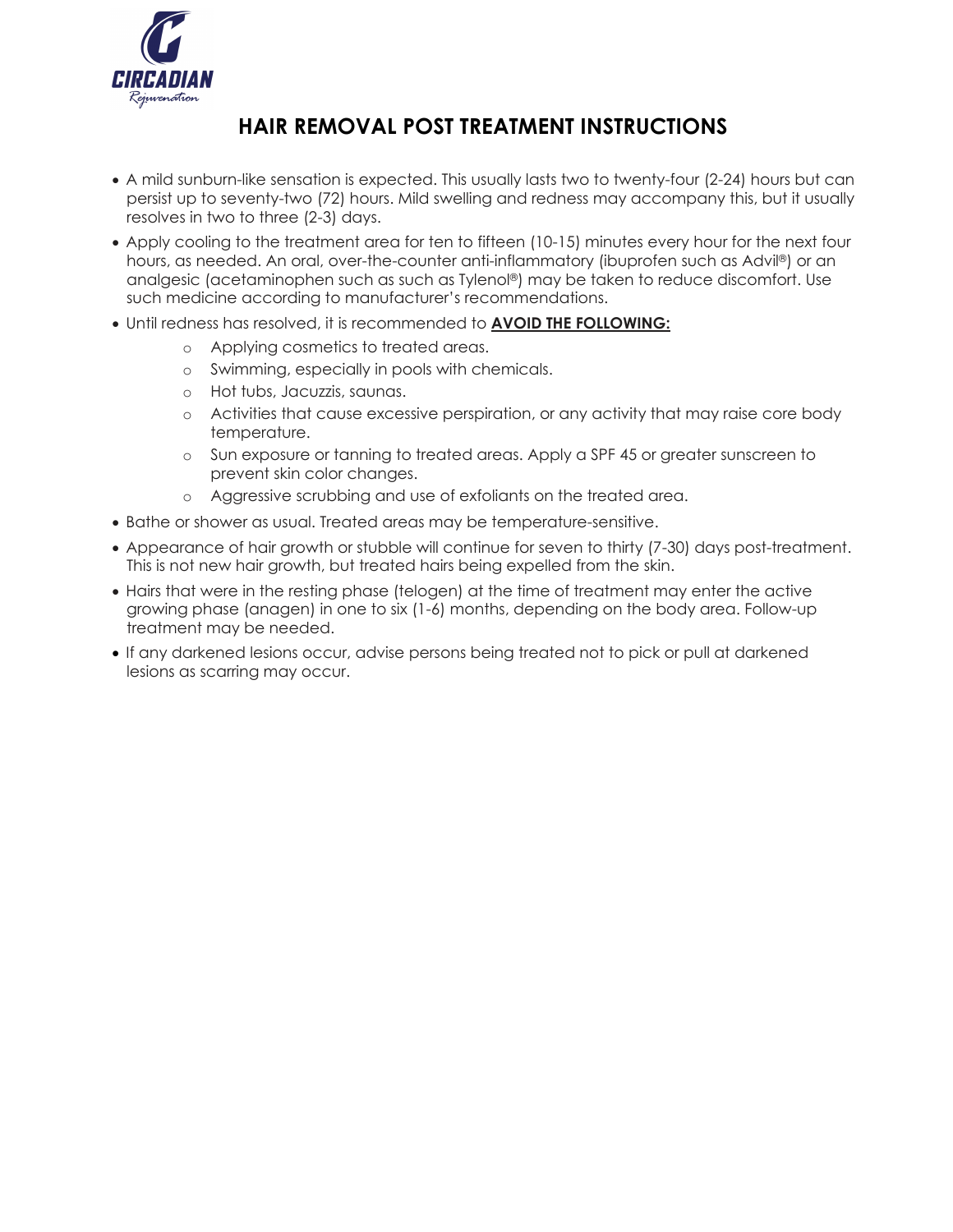

### **Pigmented Lesion Treatment Clinical Endpoints**

The lesion will eventually darken and crust. It will be naturally shed by the skin in an average of seven to twenty-one (7-21) days.

Schedule a follow-up appointment for evaluation in three to four (3-4) weeks and retreat the area if necessary.

## **Pigmented Lesion Post-Treatment Guidelines**

The mechanism of pulsed-light pigmented lesion removal is based upon selective destruction of melanocytes and melanosome-containing epidermal keratinocytes. Their destruction is associated with some crusting and epidermal damage, which typically resolves within a one to four  $(1-4)$ week period.

- A mild sunburn-like sensation is expected. This usually lasts two to twenty-four (2-24) hours but can persist up to seventy-two (72) hours. Mild swelling and/or redness may accompany this, but it usually resolves in two to three (2-3) days. Apply wrapped ice or gel packs to the treatment area for ten to fifteen (10-15) minutes every hour for the next four hours, as needed. Never apply ice directly to skin. An oral, over-the-counter anti-inflammatory (ibuprofen such as Advil®) or an analgesic (acetaminophen such as such as Tylenol®) may be taken to reduce discomfort. Use medicine according to manufacturer's recommendations.
- Until redness has resolved, it is recommended to **avoid the following**:
	- o Applying cosmetics to treated areas.
	- o Swimming, especially in pools with chemicals, such as chlorine.
	- o Hot tubs, Jacuzzis, and saunas.
	- o Activities that cause excessive perspiration or any activity that may raise core body temperature.
	- o Sun exposure and tanning in treated areas. Apply a SPF 45 or greater sunscreen to prevent skin color changes.
	- o Aggressive scrubbing and use of exfoliants on the treated area.
- Bathe or shower as usual. Treated areas may be temperature-sensitive.
- The lesion may initially look raised and/or darker with a reddened perimeter.
- The lesion will gradually turn darker over the next twenty-four to forty-eight (24-48) hours. It may turn dark brown or even black.
- The lesion will progress to darkening and/or crusting and will start flaking off in an average of seven to twenty-one (7-21) days.
- The lesion is usually healed in twenty-one to thirty (21-30) days. It will continue to fade over the next six to eight (6-8) weeks.
- **Advise persons being treated not to pick or pull at darkened lesions as scarring may occur.**